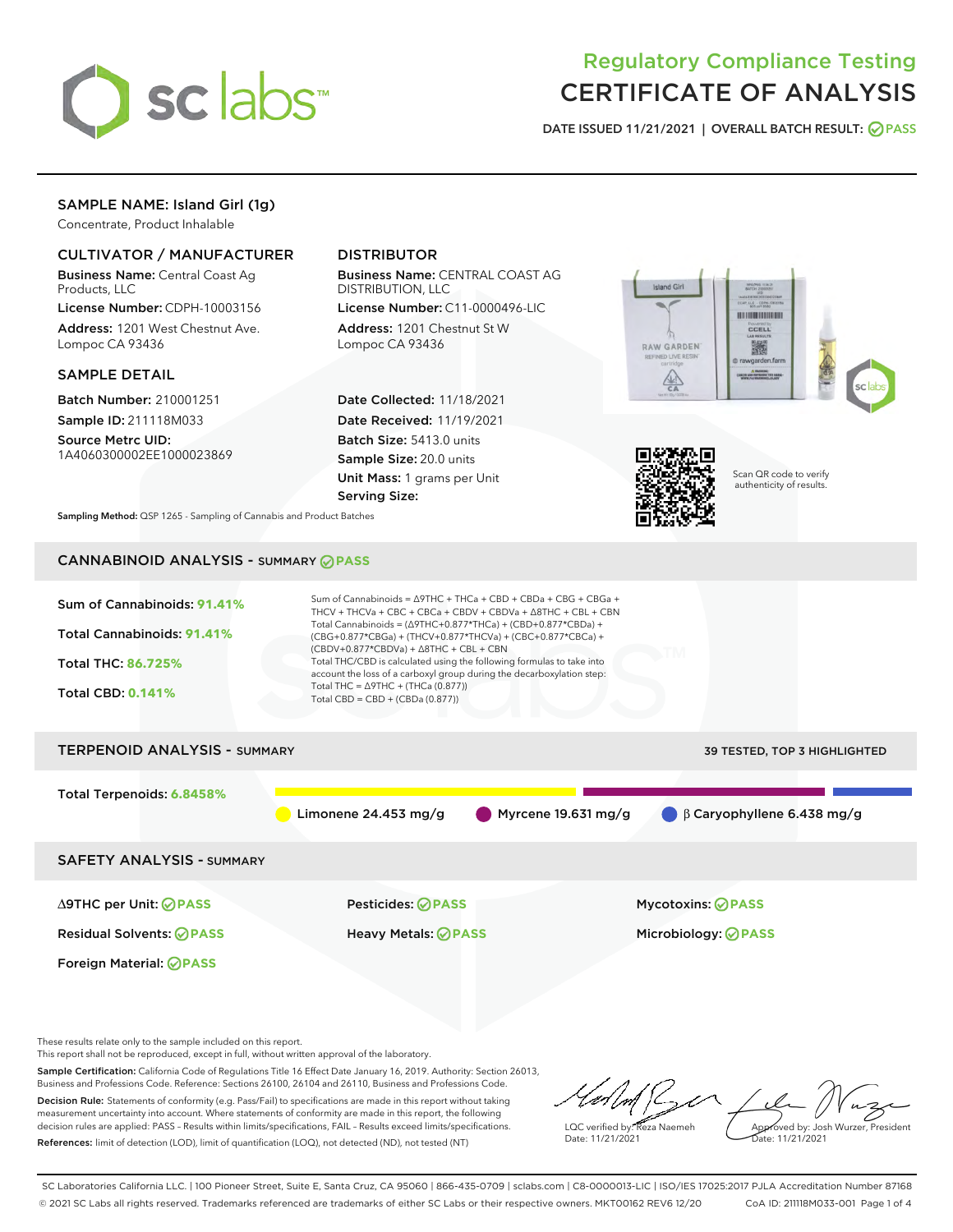

Terpene analysis utilizing gas chromatography-flame ionization detection (GC-

MEACUREMENT



ISLAND GIRL (1G) | DATE ISSUED 11/21/2021 | OVERALL BATCH RESULT: ◯ PASS

TERPENOID TEST RESULTS - 11/20/2021

FID). **Method:** QSP 1192 - Analysis of Terpenoids by GC-FID

## CANNABINOID TEST RESULTS - 11/19/2021 2 PASS

Tested by high-performance liquid chromatography with diode-array detection (HPLC-DAD). **Method:** QSP 1157 - Analysis of Cannabinoids by HPLC-DAD

#### TOTAL CANNABINOIDS: **91.41%**

Total Cannabinoids (Total THC) + (Total CBD) + (Total CBG) + (Total THCV) + (Total CBC) + (Total CBDV) + ∆8THC + CBL + CBN

TOTAL THC: **86.725%** Total THC (∆9THC+0.877\*THCa)

TOTAL CBD: **0.141%**

Total CBD (CBD+0.877\*CBDa)

TOTAL CBG: 3.831% Total CBG (CBG+0.877\*CBGa)

TOTAL THCV: 0.42% Total THCV (THCV+0.877\*THCVa)

TOTAL CBC: ND Total CBC (CBC+0.877\*CBCa)

TOTAL CBDV: ND Total CBDV (CBDV+0.877\*CBDVa)

| <b>COMPOUND</b>  | LOD/LOQ<br>(mg/g)          | <b>MEASUREMENT</b><br><b>UNCERTAINTY</b><br>(mg/g) | <b>RESULT</b><br>(mg/g) | <b>RESULT</b><br>(%) |
|------------------|----------------------------|----------------------------------------------------|-------------------------|----------------------|
| <b>A9THC</b>     | 0.06/0.26                  | ±29.833                                            | 867.25                  | 86.725               |
| <b>CBG</b>       | 0.06/0.19                  | ±1.509                                             | 38.31                   | 3.831                |
| <b>THCV</b>      | 0.1/0.2                    | ±0.21                                              | 4.2                     | 0.42                 |
| <b>CBN</b>       | 0.1/0.3                    | ±0.19                                              | 2.9                     | 0.29                 |
| <b>CBD</b>       | 0.07/0.29                  | ±0.065                                             | 1.41                    | 0.141                |
| $\triangle$ 8THC | 0.1/0.4                    | N/A                                                | <b>ND</b>               | <b>ND</b>            |
| <b>THCa</b>      | 0.05/0.14                  | N/A                                                | <b>ND</b>               | <b>ND</b>            |
| <b>THCVa</b>     | 0.07/0.20                  | N/A                                                | <b>ND</b>               | <b>ND</b>            |
| <b>CBDa</b>      | 0.02/0.19                  | N/A                                                | <b>ND</b>               | <b>ND</b>            |
| <b>CBDV</b>      | 0.04/0.15                  | N/A                                                | <b>ND</b>               | <b>ND</b>            |
| <b>CBDVa</b>     | 0.03/0.53                  | N/A                                                | <b>ND</b>               | <b>ND</b>            |
| <b>CBGa</b>      | 0.1/0.2                    | N/A                                                | <b>ND</b>               | <b>ND</b>            |
| <b>CBL</b>       | 0.06 / 0.24                | N/A                                                | <b>ND</b>               | <b>ND</b>            |
| <b>CBC</b>       | 0.2 / 0.5                  | N/A                                                | <b>ND</b>               | <b>ND</b>            |
| <b>CBCa</b>      | 0.07 / 0.28                | N/A                                                | <b>ND</b>               | <b>ND</b>            |
|                  | <b>SUM OF CANNABINOIDS</b> |                                                    | $914.1 \,\mathrm{mg/g}$ | 91.41%               |

#### **UNIT MASS: 1 grams per Unit**

| ∆9THC per Unit                         | 1120 per-package limit | 867.25 mg/unit  | <b>PASS</b> |
|----------------------------------------|------------------------|-----------------|-------------|
| <b>Total THC per Unit</b>              |                        | 867.25 mg/unit  |             |
| <b>CBD</b> per Unit                    |                        | $1.41$ mg/unit  |             |
| <b>Total CBD per Unit</b>              |                        | $1.41$ mg/unit  |             |
| <b>Sum of Cannabinoids</b><br>per Unit |                        | 914.1 mg/unit   |             |
| <b>Total Cannabinoids</b><br>per Unit  |                        | $914.1$ mg/unit |             |

| <b>COMPOUND</b>           | LOD/LOQ<br>(mg/g) | wurlw<br><b>UNCERTAINTY</b><br>(mq/q) | <b>RESULT</b><br>(mg/g)                          | <b>RESULT</b><br>(%) |
|---------------------------|-------------------|---------------------------------------|--------------------------------------------------|----------------------|
| Limonene                  | 0.005 / 0.016     | ±0.3497                               | 24.453                                           | 2.4453               |
| <b>Myrcene</b>            | 0.008 / 0.025     | ±0.2532                               | 19.631                                           | 1.9631               |
| <b>B</b> Caryophyllene    | 0.004 / 0.012     | ±0.2292                               | 6.438                                            | 0.6438               |
| $\beta$ Pinene            | 0.004 / 0.014     | ±0.0412                               | 3.584                                            | 0.3584               |
| $\alpha$ Pinene           | 0.005 / 0.017     | ±0.0240                               | 2.791                                            | 0.2791               |
| Linalool                  | 0.009/0.032       | ±0.0884                               | 2.326                                            | 0.2326               |
| <b>Terpinolene</b>        | 0.008 / 0.026     | ±0.0388                               | 1.891                                            | 0.1891               |
| Ocimene                   | 0.011 / 0.038     | ±0.0552                               | 1.721                                            | 0.1721               |
| $\alpha$ Humulene         | 0.009/0.029       | ±0.0478                               | 1.488                                            | 0.1488               |
| Terpineol                 | 0.016 / 0.055     | ±0.0872                               | 1.420                                            | 0.1420               |
| Fenchol                   | 0.010 / 0.034     | ±0.0468                               | 1.210                                            | 0.1210               |
| Camphene                  | 0.005 / 0.015     | ±0.0050                               | 0.437                                            | 0.0437               |
| trans- $\beta$ -Farnesene | 0.008 / 0.025     | ±0.0130                               | 0.366                                            | 0.0366               |
| <b>Borneol</b>            | 0.005 / 0.016     | ±0.0078                               | 0.185                                            | 0.0185               |
| Fenchone                  | 0.009 / 0.028     | ±0.0034                               | 0.117                                            | 0.0117               |
| $\alpha$ Phellandrene     | 0.006 / 0.020     | ±0.0010                               | 0.075                                            | 0.0075               |
| $\alpha$ Terpinene        | 0.005 / 0.017     | ±0.0009                               | 0.059                                            | 0.0059               |
| 3 Carene                  | 0.005 / 0.018     | ±0.0008                               | 0.056                                            | 0.0056               |
| $\gamma$ Terpinene        | 0.006 / 0.018     | ±0.0009                               | 0.050                                            | 0.0050               |
| Citronellol               | 0.003 / 0.010     | ±0.0017                               | 0.034                                            | 0.0034               |
| Sabinene Hydrate          | 0.006 / 0.022     | ±0.0012                               | 0.032                                            | 0.0032               |
| $\alpha$ Bisabolol        | 0.008 / 0.026     | ±0.0016                               | 0.030                                            | 0.0030               |
| Eucalyptol                | 0.006 / 0.018     | ±0.0007                               | 0.028                                            | 0.0028               |
| Geraniol                  | 0.002 / 0.007     | ±0.0010                               | 0.022                                            | 0.0022               |
| Nerol                     | 0.003 / 0.011     | ±0.0006                               | 0.014                                            | 0.0014               |
| Sabinene                  | 0.004 / 0.014     | N/A                                   | <loq< th=""><th><loq< th=""></loq<></th></loq<>  | <loq< th=""></loq<>  |
| p-Cymene                  | 0.005 / 0.016     | N/A                                   | <loq< th=""><th><loq< th=""></loq<></th></loq<>  | <loq< th=""></loq<>  |
| Nerolidol                 | 0.009 / 0.028     | N/A                                   | <loq< th=""><th><math>&lt;</math>LOQ</th></loq<> | $<$ LOQ              |
| Caryophyllene<br>Oxide    | 0.010 / 0.033     | N/A                                   | <loq< th=""><th><loq< th=""></loq<></th></loq<>  | <loq< th=""></loq<>  |
| (-)-Isopulegol            | 0.005 / 0.016     | N/A                                   | <b>ND</b>                                        | <b>ND</b>            |
| Camphor                   | 0.006 / 0.019     | N/A                                   | ND                                               | <b>ND</b>            |
| Isoborneol                | 0.004 / 0.012     | N/A                                   | ND                                               | ND                   |
| Menthol                   | 0.008 / 0.025     | N/A                                   | <b>ND</b>                                        | ND                   |
| R-(+)-Pulegone            | 0.003 / 0.011     | N/A                                   | ND                                               | ND                   |
| <b>Geranyl Acetate</b>    | 0.004 / 0.014     | N/A                                   | ND                                               | ND                   |
| $\alpha$ Cedrene          | 0.005 / 0.016     | N/A                                   | ND                                               | ND                   |
| Valencene                 | 0.009 / 0.030     | N/A                                   | ND                                               | ND                   |
| Guaiol                    | 0.009 / 0.030     | N/A                                   | <b>ND</b>                                        | ND                   |
| Cedrol                    | 0.008 / 0.027     | N/A                                   | ND                                               | ND                   |
| <b>TOTAL TERPENOIDS</b>   |                   |                                       | 68.458 mg/g                                      | 6.8458%              |

SC Laboratories California LLC. | 100 Pioneer Street, Suite E, Santa Cruz, CA 95060 | 866-435-0709 | sclabs.com | C8-0000013-LIC | ISO/IES 17025:2017 PJLA Accreditation Number 87168 © 2021 SC Labs all rights reserved. Trademarks referenced are trademarks of either SC Labs or their respective owners. MKT00162 REV6 12/20 CoA ID: 211118M033-001 Page 2 of 4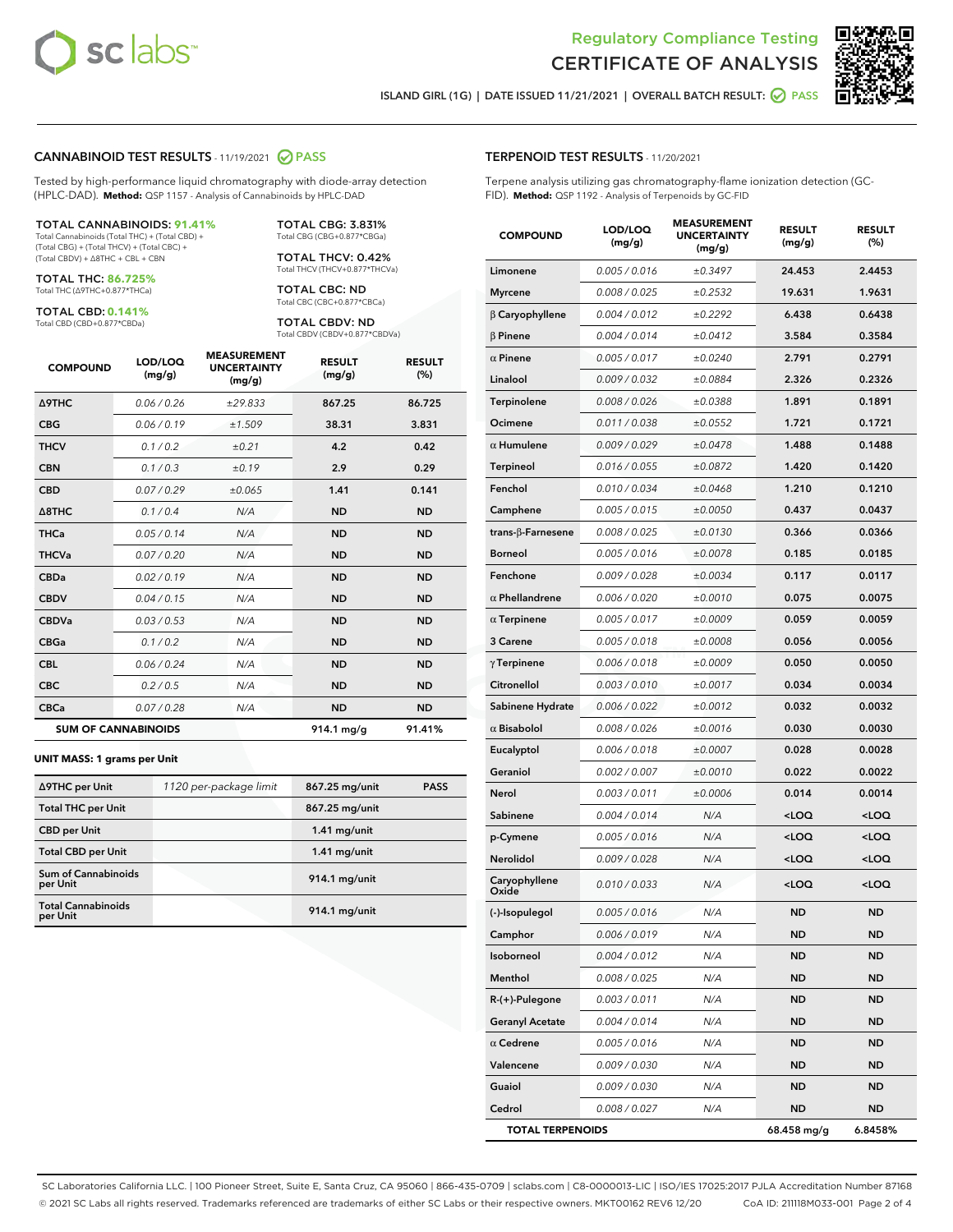



ISLAND GIRL (1G) | DATE ISSUED 11/21/2021 | OVERALL BATCH RESULT:  $\bigcirc$  PASS

# CATEGORY 1 PESTICIDE TEST RESULTS - 11/20/2021 2 PASS

Pesticide and plant growth regulator analysis utilizing high-performance liquid chromatography-mass spectrometry (HPLC-MS) or gas chromatography-mass spectrometry (GC-MS). \*GC-MS utilized where indicated. **Method:** QSP 1212 - Analysis of Pesticides and Mycotoxins by LC-MS or QSP 1213 - Analysis of Pesticides by GC-MS

| <b>COMPOUND</b>             | LOD/LOQ<br>$(\mu g/g)$ | <b>ACTION</b><br><b>LIMIT</b><br>$(\mu g/g)$ | <b>MEASUREMENT</b><br><b>UNCERTAINTY</b><br>$(\mu g/g)$ | <b>RESULT</b><br>$(\mu g/g)$ | <b>RESULT</b> |
|-----------------------------|------------------------|----------------------------------------------|---------------------------------------------------------|------------------------------|---------------|
| Aldicarb                    | 0.03/0.08              | $>$ LOD                                      | N/A                                                     | <b>ND</b>                    | <b>PASS</b>   |
| Carbofuran                  | 0.02 / 0.05            | $\ge$ LOD                                    | N/A                                                     | <b>ND</b>                    | <b>PASS</b>   |
| Chlordane*                  | 0.03/0.08              | $>$ LOD                                      | N/A                                                     | <b>ND</b>                    | <b>PASS</b>   |
| Chlorfenapyr*               | 0.03 / 0.10            | $\ge$ LOD                                    | N/A                                                     | <b>ND</b>                    | <b>PASS</b>   |
| Chlorpyrifos                | 0.02 / 0.06            | $\ge$ LOD                                    | N/A                                                     | <b>ND</b>                    | <b>PASS</b>   |
| Coumaphos                   | 0.02 / 0.07            | $\ge$ LOD                                    | N/A                                                     | <b>ND</b>                    | <b>PASS</b>   |
| Daminozide                  | 0.02 / 0.07            | $\ge$ LOD                                    | N/A                                                     | <b>ND</b>                    | <b>PASS</b>   |
| <b>DDVP</b><br>(Dichlorvos) | 0.03/0.09              | $\ge$ LOD                                    | N/A                                                     | <b>ND</b>                    | <b>PASS</b>   |
| <b>Dimethoate</b>           | 0.03/0.08              | $\ge$ LOD                                    | N/A                                                     | <b>ND</b>                    | <b>PASS</b>   |
| Ethoprop(hos)               | 0.03/0.10              | $\ge$ LOD                                    | N/A                                                     | <b>ND</b>                    | <b>PASS</b>   |
| Etofenprox                  | 0.02 / 0.06            | $\ge$ LOD                                    | N/A                                                     | <b>ND</b>                    | <b>PASS</b>   |
| Fenoxycarb                  | 0.03 / 0.08            | $\ge$ LOD                                    | N/A                                                     | <b>ND</b>                    | <b>PASS</b>   |
| Fipronil                    | 0.03/0.08              | $>$ LOD                                      | N/A                                                     | <b>ND</b>                    | <b>PASS</b>   |
| Imazalil                    | 0.02 / 0.06            | $\ge$ LOD                                    | N/A                                                     | <b>ND</b>                    | <b>PASS</b>   |
| Methiocarb                  | 0.02 / 0.07            | $\ge$ LOD                                    | N/A                                                     | <b>ND</b>                    | <b>PASS</b>   |
| Methyl<br>parathion         | 0.03/0.10              | $\ge$ LOD                                    | N/A                                                     | <b>ND</b>                    | <b>PASS</b>   |
| <b>Mevinphos</b>            | 0.03/0.09              | $\ge$ LOD                                    | N/A                                                     | <b>ND</b>                    | <b>PASS</b>   |
| Paclobutrazol               | 0.02 / 0.05            | $>$ LOD                                      | N/A                                                     | <b>ND</b>                    | <b>PASS</b>   |
| Propoxur                    | 0.03/0.09              | $\ge$ LOD                                    | N/A                                                     | <b>ND</b>                    | <b>PASS</b>   |
| Spiroxamine                 | 0.03 / 0.08            | $\ge$ LOD                                    | N/A                                                     | <b>ND</b>                    | <b>PASS</b>   |
| Thiacloprid                 | 0.03/0.10              | $\ge$ LOD                                    | N/A                                                     | <b>ND</b>                    | <b>PASS</b>   |
|                             |                        |                                              |                                                         |                              |               |

#### CATEGORY 2 PESTICIDE TEST RESULTS - 11/20/2021 @ PASS

| <b>COMPOUND</b>          | LOD/LOO<br>$(\mu g/g)$ | <b>ACTION</b><br>LIMIT<br>$(\mu g/g)$ | <b>MEASUREMENT</b><br><b>UNCERTAINTY</b><br>$(\mu g/g)$ | <b>RESULT</b><br>$(\mu g/g)$ | <b>RESULT</b> |  |
|--------------------------|------------------------|---------------------------------------|---------------------------------------------------------|------------------------------|---------------|--|
| Abamectin                | 0.03/0.10              | 0.1                                   | N/A                                                     | <b>ND</b>                    | <b>PASS</b>   |  |
| Acephate                 | 0.02/0.07              | 0.1                                   | N/A                                                     | <b>ND</b>                    | <b>PASS</b>   |  |
| Acequinocyl              | 0.02/0.07              | 0.1                                   | N/A                                                     | <b>ND</b>                    | <b>PASS</b>   |  |
| Acetamiprid              | 0.02/0.05              | 0.1                                   | N/A                                                     | <b>ND</b>                    | <b>PASS</b>   |  |
| Azoxystrobin             | 0.02/0.07              | 0.1                                   | N/A                                                     | <b>ND</b>                    | <b>PASS</b>   |  |
| <b>Bifenazate</b>        | 0.01 / 0.04            | 0.1                                   | N/A                                                     | <b>ND</b>                    | <b>PASS</b>   |  |
| <b>Bifenthrin</b>        | 0.02/0.05              | 3                                     | N/A                                                     | <b>ND</b>                    | <b>PASS</b>   |  |
| <b>Boscalid</b>          | 0.03/0.09              | 0.1                                   | N/A                                                     | <b>ND</b>                    | <b>PASS</b>   |  |
| Captan                   | 0.19/0.57              | 0.7                                   | N/A                                                     | <b>ND</b>                    | <b>PASS</b>   |  |
| Carbaryl                 | 0.02/0.06              | 0.5                                   | N/A                                                     | <b>ND</b>                    | <b>PASS</b>   |  |
| Chlorantranilip-<br>role | 0.04/0.12              | 10                                    | N/A                                                     | <b>ND</b>                    | <b>PASS</b>   |  |
| Clofentezine             | 0.03/0.09              | 0.1                                   | N/A                                                     | <b>ND</b>                    | <b>PASS</b>   |  |

| <b>COMPOUND</b>               | LOD/LOQ<br>(µg/g) | <b>ACTION</b><br>LIMIT<br>(µg/g) | <b>MEASUREMENT</b><br><b>UNCERTAINTY</b><br>$(\mu g/g)$ | <b>RESULT</b><br>(µg/g) | <b>RESULT</b> |
|-------------------------------|-------------------|----------------------------------|---------------------------------------------------------|-------------------------|---------------|
| Cyfluthrin                    | 0.12 / 0.38       | $\overline{c}$                   | N/A                                                     | ND                      | <b>PASS</b>   |
| Cypermethrin                  | 0.11/0.32         | 1                                | N/A                                                     | ND                      | <b>PASS</b>   |
| Diazinon                      | 0.02 / 0.05       | 0.1                              | N/A                                                     | ND                      | <b>PASS</b>   |
| Dimethomorph                  | 0.03 / 0.09       | 2                                | N/A                                                     | <b>ND</b>               | <b>PASS</b>   |
| Etoxazole                     | 0.02 / 0.06       | 0.1                              | N/A                                                     | ND                      | <b>PASS</b>   |
| Fenhexamid                    | 0.03 / 0.09       | 0.1                              | N/A                                                     | <b>ND</b>               | <b>PASS</b>   |
| Fenpyroximate                 | 0.02 / 0.06       | 0.1                              | N/A                                                     | <b>ND</b>               | <b>PASS</b>   |
| Flonicamid                    | 0.03 / 0.10       | 0.1                              | N/A                                                     | <b>ND</b>               | <b>PASS</b>   |
| Fludioxonil                   | 0.03 / 0.10       | 0.1                              | N/A                                                     | ND                      | <b>PASS</b>   |
| Hexythiazox                   | 0.02 / 0.07       | 0.1                              | N/A                                                     | <b>ND</b>               | <b>PASS</b>   |
| Imidacloprid                  | 0.04 / 0.11       | 5                                | N/A                                                     | ND                      | <b>PASS</b>   |
| Kresoxim-methyl               | 0.02 / 0.07       | 0.1                              | N/A                                                     | ND                      | <b>PASS</b>   |
| <b>Malathion</b>              | 0.03 / 0.09       | 0.5                              | N/A                                                     | <b>ND</b>               | <b>PASS</b>   |
| Metalaxyl                     | 0.02 / 0.07       | $\overline{\mathcal{L}}$         | N/A                                                     | <b>ND</b>               | <b>PASS</b>   |
| Methomyl                      | 0.03 / 0.10       | $\mathcal{I}$                    | N/A                                                     | <b>ND</b>               | <b>PASS</b>   |
| Myclobutanil                  | 0.03 / 0.09       | 0.1                              | N/A                                                     | <b>ND</b>               | <b>PASS</b>   |
| Naled                         | 0.02 / 0.07       | 0.1                              | N/A                                                     | <b>ND</b>               | <b>PASS</b>   |
| Oxamyl                        | 0.04 / 0.11       | 0.5                              | N/A                                                     | <b>ND</b>               | <b>PASS</b>   |
| Pentachloronitro-<br>benzene* | 0.03 / 0.09       | 0.1                              | N/A                                                     | <b>ND</b>               | <b>PASS</b>   |
| Permethrin                    | 0.04/0.12         | 0.5                              | N/A                                                     | ND                      | <b>PASS</b>   |
| Phosmet                       | 0.03 / 0.10       | 0.1                              | N/A                                                     | ND                      | <b>PASS</b>   |
| Piperonylbu-<br>toxide        | 0.02 / 0.07       | 3                                | N/A                                                     | <b>ND</b>               | <b>PASS</b>   |
| Prallethrin                   | 0.03 / 0.08       | 0.1                              | N/A                                                     | ND                      | <b>PASS</b>   |
| Propiconazole                 | 0.02 / 0.07       | 0.1                              | N/A                                                     | <b>ND</b>               | <b>PASS</b>   |
| Pyrethrins                    | 0.04 / 0.12       | 0.5                              | N/A                                                     | ND                      | <b>PASS</b>   |
| Pyridaben                     | 0.02 / 0.07       | 0.1                              | N/A                                                     | ND                      | <b>PASS</b>   |
| Spinetoram                    | 0.02 / 0.07       | 0.1                              | N/A                                                     | ND                      | <b>PASS</b>   |
| Spinosad                      | 0.02 / 0.07       | 0.1                              | N/A                                                     | <b>ND</b>               | <b>PASS</b>   |
| Spiromesifen                  | 0.02 / 0.05       | 0.1                              | N/A                                                     | ND                      | <b>PASS</b>   |
| Spirotetramat                 | 0.02 / 0.06       | 0.1                              | N/A                                                     | ND                      | <b>PASS</b>   |
| Tebuconazole                  | 0.02 / 0.07       | 0.1                              | N/A                                                     | ND                      | <b>PASS</b>   |
| Thiamethoxam                  | 0.03 / 0.10       | 5                                | N/A                                                     | ND                      | <b>PASS</b>   |
| Trifloxystrobin               | 0.03 / 0.08       | 0.1                              | N/A                                                     | ND                      | <b>PASS</b>   |

SC Laboratories California LLC. | 100 Pioneer Street, Suite E, Santa Cruz, CA 95060 | 866-435-0709 | sclabs.com | C8-0000013-LIC | ISO/IES 17025:2017 PJLA Accreditation Number 87168 © 2021 SC Labs all rights reserved. Trademarks referenced are trademarks of either SC Labs or their respective owners. MKT00162 REV6 12/20 CoA ID: 211118M033-001 Page 3 of 4